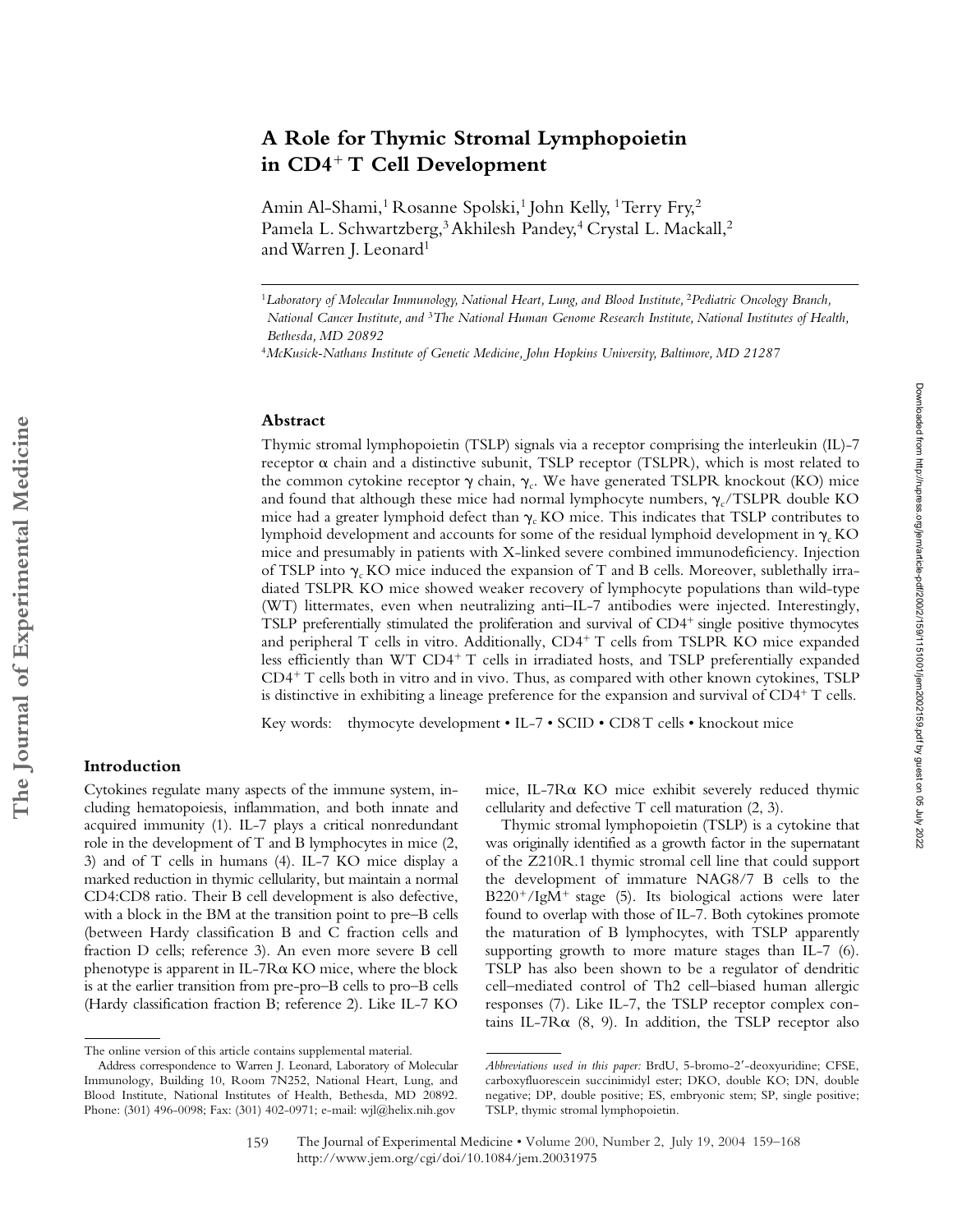contains a specific subunit, TSLPR, whereas the IL-7 receptor complex includes the common cytokine receptor  $\gamma$ chain,  $\gamma_c$  (10, 11), which is also shared by the receptors for IL-2, IL-4, IL-9, IL-15, and IL-21 (12). Both IL-7 and TSLP activate Stat5a and Stat5b (13, 14). TSLPR is expressed in many tissues, including liver, brain, testis, BM, and thymus.

To study the biological role of murine TSLP in vivo, we generated TSLPR KO mice. These mice exhibited normal T and B cell development and cellularity. However, mice deficient in both TSLPR and  $\gamma_c$  displayed more severe lymphoid defects than  $\gamma_c$  KO mice. Consistent with a role for TSLP in lymphoid development/expansion, sublethally irradiated TSLPR KO mice showed weaker recovery of lymphocytes than WT controls. In addition, daily injection of TSLP into  $\gamma_c$  KO mice increased both thymic and splenic cellularities by enhancing the expansion of both T and B cells, with the accumulation of CD4<sup>+</sup> T cells in the periphery. Moreover, TSLP could enhance TCR-induced expansion of purified CD4<sup>+</sup> single positive (SP) thymocytes and of splenic CD4<sup>+</sup> T cells. Finally, carboxyfluorescein succinimidyl ester (CFSE)-based experiments showed TSLPdependent expansion of CD4- T cells both in vitro and in vivo. These studies reveal an unexpected effect of murine TSLP in the preferential expansion of CD4<sup>+</sup> T cells.

### **Materials and Methods**

*Generation of TSLPR/ Mice.* TSLPR genomic DNA was obtained from a P1 clone prepared from 129sv mice (Genome Research). The targeting construct was designed to delete all exons of the TSLPR gene and replace them with the neomycin resistance gene (Neo; see Fig. 1). Embryonic stem (ES) cells were electroporated with 50  $\mu$ g of linearized targeting construct. Positive and negative selection of transfected cells was conducted using 350  $\mu$ g/ml G418 (Life Technologies) and 2  $\mu$ M gancyclovir (Sigma-Aldrich), respectively. Of 800 ES clones screened, those that had undergone homologous recombination were identified by Southern blotting, using probes located 5 and 3' to the targeting construct. Mice were mated once with WT C57BL/6. The resulting C57Bl6/129 mice were genotyped using three PCR primers: primer A, 5'-AACCTCTCCCACAAGAAGTCCAGAAGT-3'; Neo primer, 5'-ATCGCCTTCTATCGCCTTCTT-3'; and primer B, 5'-AGACTTTACCTGATTCCTGCCTTG-3'.

Primers A and B amplify a 250-bp segment of the endogenous TSLPR gene. The Neo primer and primer B identify the targeted gene and give a 650-bp product. The probes for Southern blots were generated using the Taq Gold kit (Applied Biosystems) under the following conditions:  $94^{\circ}$ C for 2 min, 25 cycles of 94°C for 30 s, 58°C for 45 s, and 45°C for 45 s, and then  $72^{\circ}$ C for 7 min before cooling to 4°C. Genotyping PCR reactions were performed similarly, but 33 cycles instead of 25 were performed using Ready-TO-Go PCR beads (Amersham Biosciences). To determine TSLPR mRNA expression, total RNA was isolated from the thymus using TRIzol (Promega). 1  $\mu$ g RNA per RT-PCR reaction was amplified using internal upstream (5'-GCGAGGGCGGGGCTGCTGGAG-3') and downstream (5'-CCTGGCTGGCGGGGCTGTGGC-3') primers and an RNA PCR kit (Applied Biosystems). For Southern blots, genomic DNA was digested as indicated in Fig. 1 and the probe

described above was used. Southern blot hybridization and washing were performed using QuickHyb (Stratagene). TSLPR $^{-/-}$ mice generated from two different ES clones showed no apparent differences. All experiments were performed under protocols approved by the National Institutes of Health Animal Use and Care Committee and followed the National Institutes of Health guidelines, Using Animals in Intramural Research. Unless indicated otherwise, all mice analyzed were 6–8-wk-old littermates and generally sex matched. No sex-related differences were observed related to the studies performed.

To generate  $\gamma$ /TSLPR double KO (DKO) mice, TSLPR KO females were mated to  $\gamma_c$  KO males on a C57BL/6 background (backcrossed for  $>15$  generations). As  $\gamma_c$  is on the X chromosome, TSLPR<sup>+/-</sup>  $\gamma_c$ <sup>+/-</sup> female and TSLPR<sup>+/-</sup>  $\gamma_c$ <sup>-/y</sup> male F1 progeny were then mated.  $\gamma_c$ /TSLPR DKO and  $\gamma_c$ KO littermate progeny were then analyzed.

*Injection of IL-7 and TSLP.* 2-wk-old WT or  $\gamma_c$  KO mice received daily i.p. injections with 0.1 ml PBS alone or containing  $0.5 \mu$ g murine IL-7 or TSLP for 1 and 3 wk so that mice were 3 or 5 wk old at the time of analysis.

*Treatment with IL-7–neutralizing mAb.* 8–10-wk-old WT and TSLPR KO females were irradiated with 600 cGy of whole body irradiation. Mice were injected three times a week for 4 wk with 1 mg of a control mAb or M25 anti–IL-7–neutralizing mAb (15).

*Flow Cytometric Analyses.* Single cell suspensions were prepared from the thymus, spleen, and BM. Cells were washed with FACS® buffer (PBS, pH 7.4, 0.5% BSA, 0.02% sodium azide). 106 cells were treated with Fc-block (BD Biosciences) for 15 min, and then incubated with the indicated fluorochrome-conjugated antibodies (all from BD Biosciences) for 20 min. Cells were then washed twice with FACS® buffer and analyzed. To examine cell death, a PE-conjugated annexin V kit (BD Biosciences) was used according to the manufacturer's instructions.

*Measurement of IgM Levels.* Sera from 3-wk-old  $\gamma_c$  KO and  $\gamma_c$ /TSLPR DKO mouse littermates were analyzed for resting IgM levels using a sandwich ELISA. In brief, 100  $\mu$ l (2  $\mu$ g/ml in coating buffer: 0.15 M sodium carbonate, 0.35 M sodium bicarbonate, pH 9.5, 0.02% sodium azide) anti–mouse IgM capture antibody (BD Biosciences) was used to coat 96-well plates (EIA plates; Costar) overnight at 4°C. Wells were then coated with blocking buffer (PBS supplemented with 10% FBS) for 1 h at room temperature. Sera were diluted at 1:1,000 in blocking buffer and incubated in the wells overnight at  $4^{\circ}$ C. Wells were washed in PBS containing 0.1% Tween and then incubated with a 1:2,000 dilution of secondary horseradish peroxidase–conjugated anti-IgM (BD Biosciences) for 1 h at room temperature. The assay was ended by adding the substrate mixture (BD Biosciences) and measuring absorbance at 450 nm.

Proliferation and Survival Assays. To isolate CD4<sup>+</sup> and CD8<sup>+</sup> SP T cells, thymocytes were first incubated with anti-CD8<sup>+</sup> or anti-CD4<sup>+</sup> paramagnetic beads, respectively, and the bound cells were removed by passing the samples through the autoMACS system (Miltenyi Biotec). The nonbound cells (negative eluted fraction) were then treated with CD4<sup>+</sup> and CD8<sup>+</sup> paramagnetic beads to separate CD4<sup>+</sup> and CD8<sup>+</sup> T cells, respectively, from the double negative (DN) cells. Mature splenic CD4<sup>+</sup> and CD8<sup>+</sup> T cells were isolated using their respective paramagnetic beads. Fresh thymocytes and splenocytes were cultured for 48 h in RPMI 1640 medium containing 10% FBS, 2 mM L-glutamine, and antibiotics, in 96-well flat-bottom plates ( $2 \times 10^5$  cells/well) that were coated or not with 2  $\mu$ g/ml anti-CD3 $\varepsilon$  (BD Biosciences). Cells were additionally incubated with 100 ng/ml IL-7 or TSLP as indicated. Wells were pulsed with 1  $\mu$ Ci [<sup>3</sup>H]thymidine (6.7 Ci/mmol;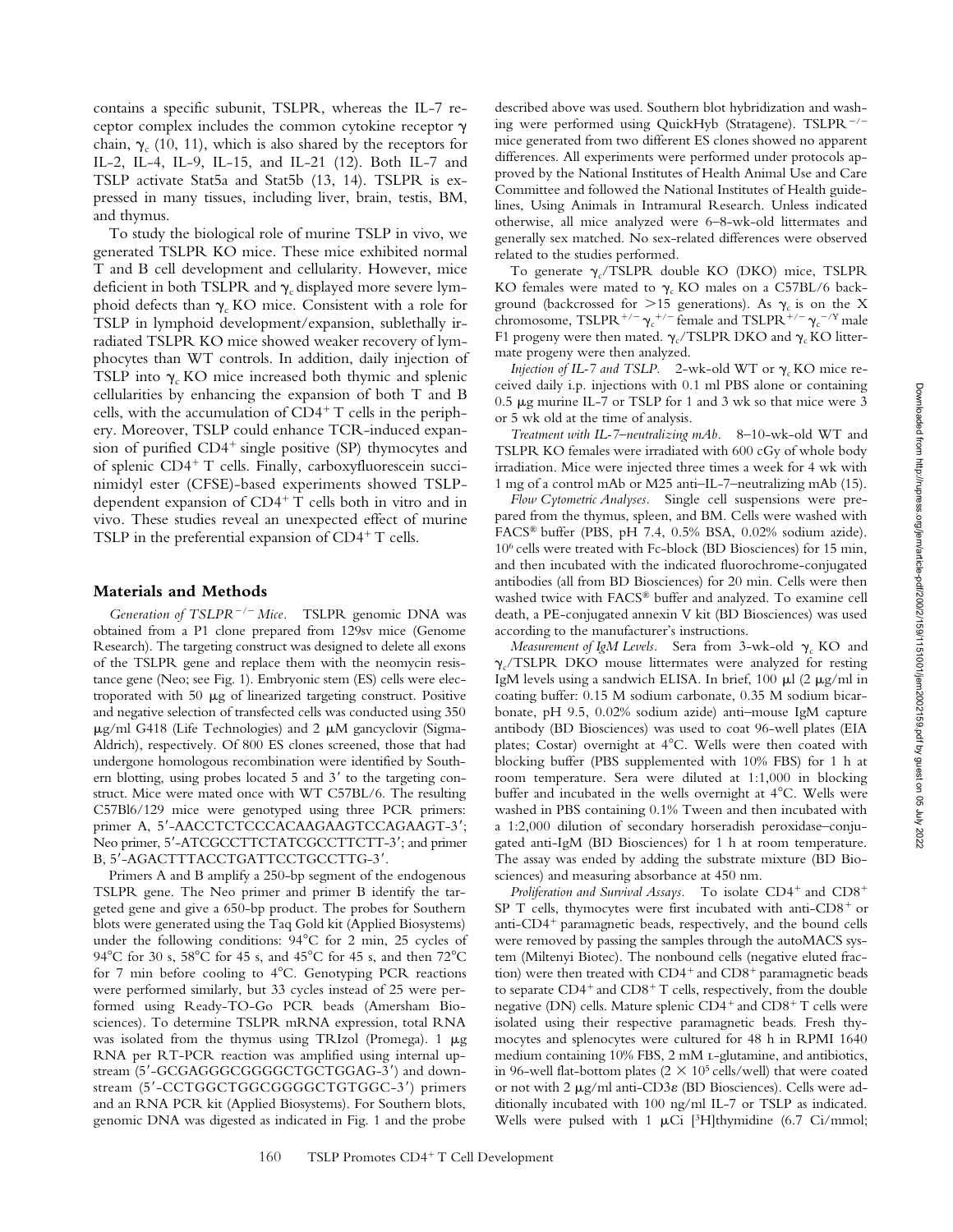NEN Life Science Products) for the last 9 h of culture. Proliferation was also examined using  $5 \mu M$  CFSE labeling (Sigma-Aldrich) for 10 min at  $37^{\circ}$ C. For in vivo proliferation, 0.8 mg 5-bromo-2-deoxyuridine (BrdU; Sigma-Aldrich) was injected 16 and 10 h before the mice were killed. Levels of BrdU were determined using PE-conjugated antibodies (16). To examine the survival of thymocytes, cells were isolated and cultured as described above for 1 wk, and the number of live cells was determined by trypan blue exclusion and annexin V/7-AAD staining.

*Adoptive Transfer of T Cells.* C57BL/6  $\gamma_c$  KO mice were irradiated with 600 cGy of whole body irradiation. 8 h later, the mice were injected with a single cell suspension of  $8 \times 10^6$ splenic CD4<sup>+</sup> or CD8<sup>+</sup> T cells from WT or TSLPR KO mice that were labeled with CFSE for 10 min at  $37^{\circ}$ C. Spleens were analyzed on days 3 and 7 by flow cytometry.

*Online Supplemental Material.* Fig. S1 shows the effect of TSLP on lymphopoiesis in WT mice. The flow cytometric analysis of the thymus and spleen 1 and 3 wk after injection of WT mice with PBS, IL-7, or TSLP is shown. Thymocytes were stained with anti-CD4 versus anti-CD8. Splenocytes were stained with anti-CD4 versus anti-CD8 and anti-B220 versus anti-IgM. Fig. S1 is available at http://www.jem.org/cgi/content/ full/jem.20031975/DC1.

## **Results**

*TSLPR KO Mice Exhibit Normal Lymphohematopoietic Development.* To generate TSLPR KO mice, we used a targeting vector designed to replace the TSLPR coding region with the neomycin resistance cassette (Fig. 1 A). 4 clones out of 800 showed homologous recombination as determined using both  $3'$  and  $5'$  probes (Fig. 1 B and not depicted). Two clones were used to generate chimeric mice, and heterozygous offspring corresponding to each clone were intercrossed to generate TSLPR KO mice as confirmed by PCR

genotyping and TSLPR mRNA expression (Fig. 1 C). The progeny mice exhibited normal Mendelian ratios. 6–8-wkold TSLPR KO mice were indistinguishable from WT littermates in viability, growth, development, and fertility. The inactivation of TSLP signaling was confirmed by the defective response of TSLPR KO splenocytes compared with WT splenocytes to treatment with anti-CD3 plus TSLP versus anti-CD3 alone (Fig. 1 D).

Thymus, spleen, and BM were similar in size and cell number, and no differences in histology were observed between TSLPR KO mice and WT littermates (not depicted). Analysis of TSLPR KO thymuses showed that the DN, double positive (DP), and CD4<sup>+</sup> and CD8<sup>+</sup> SP T cells were present in normal distributions (Fig. 1 E). B220 versus anti-CD3 staining in the spleen was normal (not depicted), as was the CD4:CD8 T cell ratio (Fig. 1 F, top). Moreover, levels of both  $B220^+$  IgM<sup>+</sup> immature cells and  $B220^+$  IgM<sup>-</sup> pre– and pro–B cells (both percent and absolute numbers) were similar in TSLPR KO and WT mice in both spleen (Fig. 1 F, bottom) and BM (Fig. 1 G). Surface levels of CD3 $\varepsilon$ , TCR- $\beta$ , TCR- $\gamma\delta$ , CD4, CD5, CD8, CD11c, CD21, CD23, CD43, CD44, CD62L, B220, IgM, IgD, DX5, Gr1, TER119,  $\gamma_c$ , HSA, and BP-1, as well as IL-7 $R\alpha$ , were comparable to those found in WT mice (not depicted). Thus, although TSLP has been reported to affect fetal lymphoid development (17), we found no overt defects in adult lymphopoiesis in TSLPR KO mice. It is possible that TSLP serves a redundant role and that other cytokines, especially the closely related IL-7, might compensate for the absence of TSLP signal. No difference was observed between WT and TSLPR KO mice in the number of colony forming units (CFU-B and CFU-GM assays) from BM cultures in vitro (not depicted). Although TSLPR is ex-



161 Al-Shami et al.

**Figure 1.** Normal immunological development in TSLPR KO mice. (A) Schematic of the TSLPR targeting strategy. The 6-kb BglII to Nhe I 5' and 3-kb Pvu II 3' flanking regions of the TSLPR gene were cloned  $5'$  and  $3'$  to the Neo gene. The targeting vector was linearized, electroporated into ES cells, and transfected clones were screened using 5 and 3' probes (squares). (B) Southern hybridization of the ES clones. The restriction enzymes and fragment sizes are indicated (+/+, WT; +/-, heterozygote). (C) Genotyping of the mice was performed as described in Materials and Methods (left). RT-PCR was performed using TSLPR internal primers to detect the TSLPR mRNA transcript thymus (right). White lines indicate that intervening lanes have been spliced out. (D) TSLP significantly increased anti-CD3 $\varepsilon$ -induced proliferation of WT splenocytes ( $P \le 0.001$ ), but not of TSLPR KO splenocytes. Results are expressed as mean fold induction  $\pm$  SEM ( $n = 14$ ). (E–G) Flow cytometric analysis showing no difference in the CD4/CD8 profile of the total thymus (E, top), the CD25/CD44 profile of DN thymocytes (E, bottom), or in the spleen (F) and BM (G) of WT and TSLPR-deficient mice. Antibodies for the CD4<sup>+</sup> and CD8<sup>+</sup> surface markers were used to evaluate the T cell populations in the thymus (E) and spleen (F, top), whereas antibodies for B220<sup>+</sup> and surface IgM- were used to evaluate B cells populations in the spleen (F, bottom) and BM (G).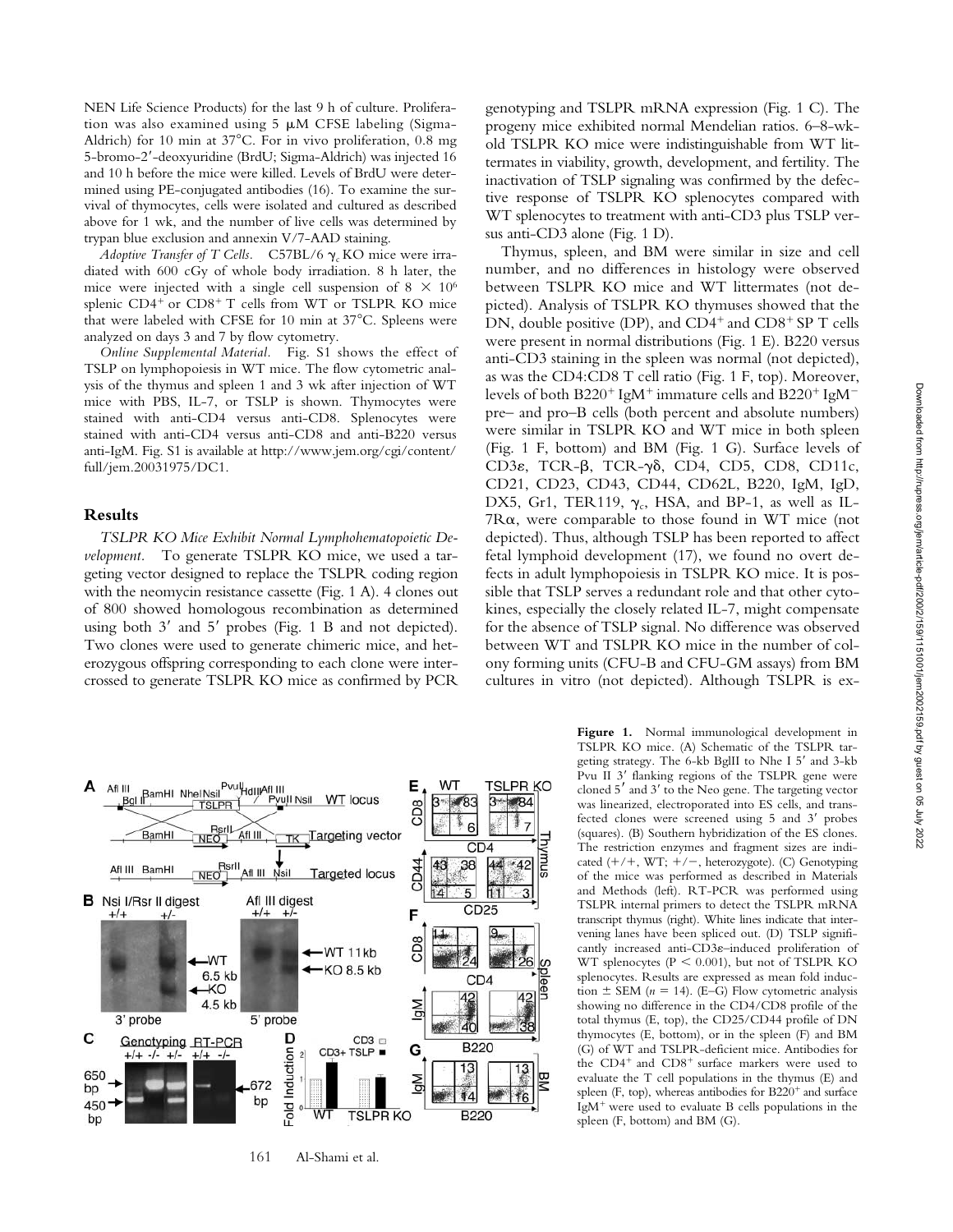

pressed in various tissues, including brain, liver, and lung (8), suggesting a possible role of TSLP in the physiological functions of these organs, histopathological analysis of these organs in TSLPR KO mice revealed no obvious abnormalities (not depicted).

*TSLP and IL-7 Exhibit Overlapping Actions In Vivo.* Because TSLP and IL-7 share IL-7 $R\alpha$  as a receptor component, we compared the actions of these cytokines. Both IL-7 and TSLP similarly increased thymic and splenic cellularity in WT mice after 1 wk of daily injections (Fig. 2 A, left), with CD4 and CD8 T cell populations present in normal ratios (Fig. S1 A, ii and iii vs. i, and v and vi vs. iv, available at http://www.jem.org/cgi/content/full/ jem.20031975/DC1). Thus, thymic and splenic T cell populations were all increased. In the spleen, TSLP and IL-7 had similar abilities to increase B cells (Fig. S1 A, viii and ix vs. vii), whereas TSLP was more potent in expandFigure 2. TSLP can expand lymphocyte populations in WT mice. (A) The absolute number of thymocytes, splenocytes, and BM cells in WT mice injected daily with PBS, IL-7, or TSLP for 1 and 3 wk. 1 wk of treatment with TSLP and IL-7 increased thymic cellularity (means  $\pm$  SEM of 204  $\pm$  46  $\times$  10<sup>6</sup> and 195  $\pm$  $22 \times 10^6$  [P = 0.01 and 0.001, respectively] vs. 139  $\pm$  $13 \times 10^6$  for the PBS-treated mice). 1 wk of treatment with TSLP and IL-7 also increased splenic cellularity (means  $\pm$  SEM of 126  $\pm$  23  $\times$  10<sup>6</sup> and 118  $\pm$  13  $\times$ 10<sup>6</sup> [P = 0.004 and 0.002, respectively] vs. 80  $\pm$  12  $\times$ 106 for the PBS-treated mice). No significant difference was observed in the BM. After 3 wk of treatment with TSLP or IL-7, the changes in cellularity of thymus, spleen, and BM were not significant. (B) Flow cytometric analysis of the BM 1 and 3 wk after injection of WT mice with PBS, IL-7, or TSLP. (C) Percentages of populations shown in B.

ing immature B220<sup>+</sup> IgM<sup>low</sup> cells in the BM (Fig. 2 B, ii and iii vs. i; see percentages for the different fractions of B cells in Fig. 2 C). After 3 wk of treatment of WT mice with TSLP or IL-7, the increase in thymic and splenic cellularity was no longer statistically significant (Fig. 2 A, right) and the CD4<sup>+</sup>:CD8<sup>+</sup> T cell ratio remained constant (Fig. S1 B, ii and iii vs. i, and v and vi vs. iv), but the increase in B cells was still evident in the spleen (Fig. S1 B, viii and ix vs. vii) and BM (Fig. 2 B, v and vi vs. iv; see percentages for the different fractions of B cells in Fig. 2 C). The consistent absolute decrease in B cells in WT animals between 1 and 3 wk of treatment presumably, at least in part, reflects an age-dependent regulatory mechanism of B cell expansion, as a decrease was even seen in the untreated control animals (Fig. 2 C). These results indicate that both TSLP and IL-7 can promote lymphocyte expansion. The normal levels of lymphocytes in TSLPR KO



162 TSLP Promotes CD4<sup>+</sup> T Cell Development

Figure 3. TSLP is critical for optimal lymphopoiesis in the presence and absence of IL-7. WT and TSLPR KO mice were sublethally irradiated and injected three times a week for 4 wk with 1 mg of control or M25 anti–IL-7 mAbs. (A) TSLPR KO treated with control or anti–IL-7 mAbs displayed lower thymic cellularity ( $P \le 0.001$  for both mAbs) and splenic cellularity ( $P = 0.03$  for anti-IL-7 and  $P = 0.02$  for control mAb) when compared with WT littermates. (B) The absolute numbers of thymic subpopulations, except for DN cells, were decreased in TSLPR KO mice compared with WT mice (P  $(0.05)$ . (C) The absolute numbers of CD4<sup>+</sup> and CD8- T and B cells in the spleens of irradiated animals. Mice lacking TSLPR had fewer lymphocytes than WT mice, when experiments were performed with either control or anti-IL-7 mAbs ( $P < 0.05$ ). (D) B220 versus CD19 flow cytometric analysis of the spleen and BM from WT (top) and TSLPR KO (bottom) mice.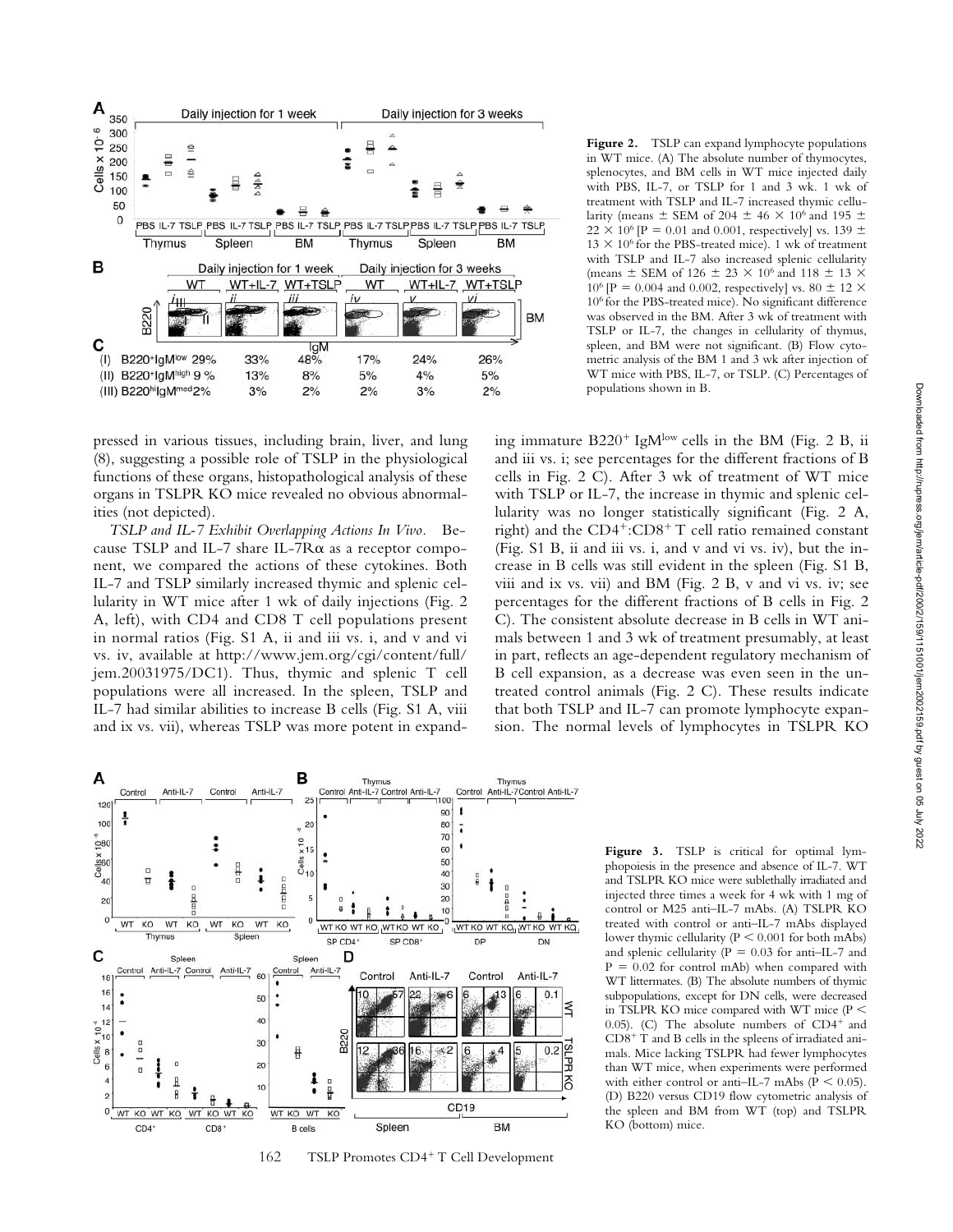mice are presumably, in part or entirely, explained by the continued action of IL-7.

*TSLP Signaling Is Required for Efficient Recovery of Lymphocyte Populations after Sublethal Irradiation.* To further examine the role of TSLP in lymphopoiesis, WT and TSLPR KO mice were sublethally irradiated and their ability to recover cellular populations was evaluated. In these experiments, we included either a control mAb or neutralizing mAb to IL-7. Irradiated WT animals treated with the control mAb recovered most of their thymic and splenic cellularities within 4 wk, whereas TSLPR KO mice did not (Fig. 3 A). Similarly,  $CD4^+$  and  $CD8^+$  T cell subpopulations in the thymus (Fig. 3 B) and spleen (Fig. 3 C) were lower in TSLPR KO mice than in WT littermates. B cell recovery in TSLPR KO mice was also less efficient than in WT mice (Fig. 3 C), and flow cytometric analysis of B cells showed that B220<sup>+</sup> CD19<sup>+</sup> B cells were greatly diminished in the spleens in TSLPR KO mice (Fig. 3 D). These results establish a critical role for TSLP in mediating optimal T and B cell lymphopoiesis in mice.

We also examined reconstitution in mice in which a neutralizing mAb to IL-7 was injected (1 mg three times a week for 4 wk; reference 15). As expected, treatment with the anti–IL-7 mAb reduced lymphopoiesis in WT mice (Fig. 3 A). Importantly, however, recovery was even more impaired in TSLPR KO mice treated with anti–IL-7 mAb, including impaired thymic and splenic cellularity (Fig. 3 A), with CD4<sup>+</sup> and CD8<sup>+</sup> T cell subpopulations in the thymus (Fig. 3 B) and spleen (Fig. 3 C) being lower in TSLPR KO mice than in WT littermates. No significant differences in the percentages of DN1, DN2, DN3, and DN4 cells were observed (not depicted). B cell recovery in TSLPR KO mice was also less efficient than in WT mice in the presence of anti–IL-7 mAb (Fig. 3, C and D, BM and spleen). B220<sup>+</sup> CD19<sup>+</sup> B cells were nearly eliminated in the BM in both WT and TSLPR KO mice treated with anti–IL-7 (Fig. 3 D, far right panels). These results establish a critical role for TSLP in mediating optimal T and B cell lymphopoiesis in mice. Because recovery is less in the absence of signaling by TSLP plus IL-7 compared with the absence of only IL-7, our data indicate a critical IL-7–independent role for TSLP in recovering from lymphopenia.

 $\gamma_c$ /TSLPR DKO Mice Exhibit Greater Defects than  $\gamma_c$ KO *Mice, and TSLP Can Increase Cellularity in*  $\gamma_c$  *KO Mice.*  $\gamma_c$ KO mice have defective T and B cell development. We hypothesized that a greater defect in  $\gamma_c$ /TSLPR DKO mice than in  $\gamma_c$  single KO mice would suggest a role for TSLP in contributing to the residual lymphoid development that is present in  $\gamma_c$  KO mice and in humans with XSCID, which results from mutations in  $\gamma_c$  (12). Indeed, the low thymic cellularity observed in  $\gamma_c$  KO mice (18, 19) was further diminished in  $\gamma_c/TSLPR$  DKO littermates (Fig. 4 A). However,  $CD4^+$  and  $CD8^+$  SP,  $CD4^+$   $CD8^+$ DP, and CD4<sup>-</sup> CD8<sup>-</sup> DN T cells (DN1, DN2, DN3, and DN4) were all present in  $\gamma_c$ /TSLPR DKO thymus at ratios comparable to those in the thymus of  $\gamma_c$  KO mice (not depicted). Similarly, although total BM cellularity was greatly reduced in  $\gamma_c$ /TSLPR DKO mice, a similar distribution of B cells was present in the BM (Fig. 4 B) and spleen (not depicted) as were seen in  $\gamma_c$  KO mice. Specifically, B220 versus CD43 profiles were similar in both  $\gamma_c$  KO and the  $\gamma_c$ / TSLPR DKO mice (Fig. 4 B, top), as was expression of

> **Figure 4.** Comparison of the lymphoid development in  $\gamma_c$  KO mice versus  $\gamma_c$ /TSLPR DKO mice. (A)  $\gamma_c$ /TSLPR DKO mice had lower thymic, spleen, and BM cellularities than  $\gamma_c$  KO mice (thymus: mean  $\pm$  SEM of 12.3  $\pm$  6.7  $\times$  10<sup>6</sup> for  $\gamma_c$  KO mice vs. 5.7  $\pm$  4.5  $\times$  10<sup>6</sup> for  $\gamma_c$ /TSLPR DKO mice [P = 0.009]; spleen: mean  $\pm$  SEM of 43  $\pm$ 17.7  $\times$  10<sup>6</sup> for  $\gamma_c$  KO mice vs. 26.8  $\pm$  13.7  $\times$  10<sup>6</sup> for  $\gamma_c$ /TSLPR DKO mice  $[P = 0.02]$ ; BM: mean  $\pm$  SEM of 23.4  $\pm$  15.5  $\times$  10<sup>6</sup> for  $\gamma_c$  KO mice vs. 14.3  $\pm$  7.6  $\times$  10<sup>6</sup> for  $\gamma_c$ /TSLPR DKO mice  $[P = 0.047]$ ). All mice were age matched and no sex-related differences were noted. (B) Flow cytometric analysis of BM (top, B220 vs. CD43) and peritoneal cavity lymphocytes (bottom, B220 vs. CD5). (C) Similar levels of IgM in the serum of  $\gamma_c$ KO and  $\gamma_c$ /TSLPR DKO mice. (D) Injection of  $0.5 \mu g/day$  of TSLP (open rectangles) enhances lymphoid cellularity in  $\gamma_c$  KO mice. Treatment for 1 and 3 wk showed an enhanced cellularity in thymus (mean  $\pm$  SEM of 7.8  $\pm$  2.9  $\times$  10<sup>6</sup> for PBSinjected mice vs.  $32 \pm 10 \times 10^6$  for TSLP-injected mice  $[P \le 0.0001]$  after 1 wk of treatment and a mean  $\pm$  SEM of 3.5  $\pm$  2  $\times$  10<sup>6</sup> for PBS-injected mice vs.  $12.2 \pm 4 \times 10^6$  for TSLP-injected mice

 $[P = 0.001]$  after 3 wk) and spleen (mean  $\pm$  SEM of 8  $\pm$  4  $\times$  10<sup>6</sup> for PBS-injected mice vs. 14  $\pm$  5.4  $\times$  10<sup>6</sup> for TSLP-injected mice  $[P = 0.003]$  after 1 wk of treatment and a mean  $\pm$  SEM of 15  $\pm$  4  $\times$  10<sup>6</sup> for PBS-injected mice vs. 52  $\pm$  12  $\times$  10<sup>6</sup> for TSLP-injected mice [P < 0.0001] after 3 wk). No change was seen in the BM. All mice were age matched and no sex-related differences were noted.  $\gamma_c$ /TSLPR DKO mice did not respond to TSLP injections (closed triangles). (E) Photograph indicating thymic size in  $\gamma_c$  KO mice after wk of treatment with PBS or TSLP (top) and a histological analysis of these tissues by hematoxylin and eosin staining (bottom).

#### 163 Al-Shami et al.

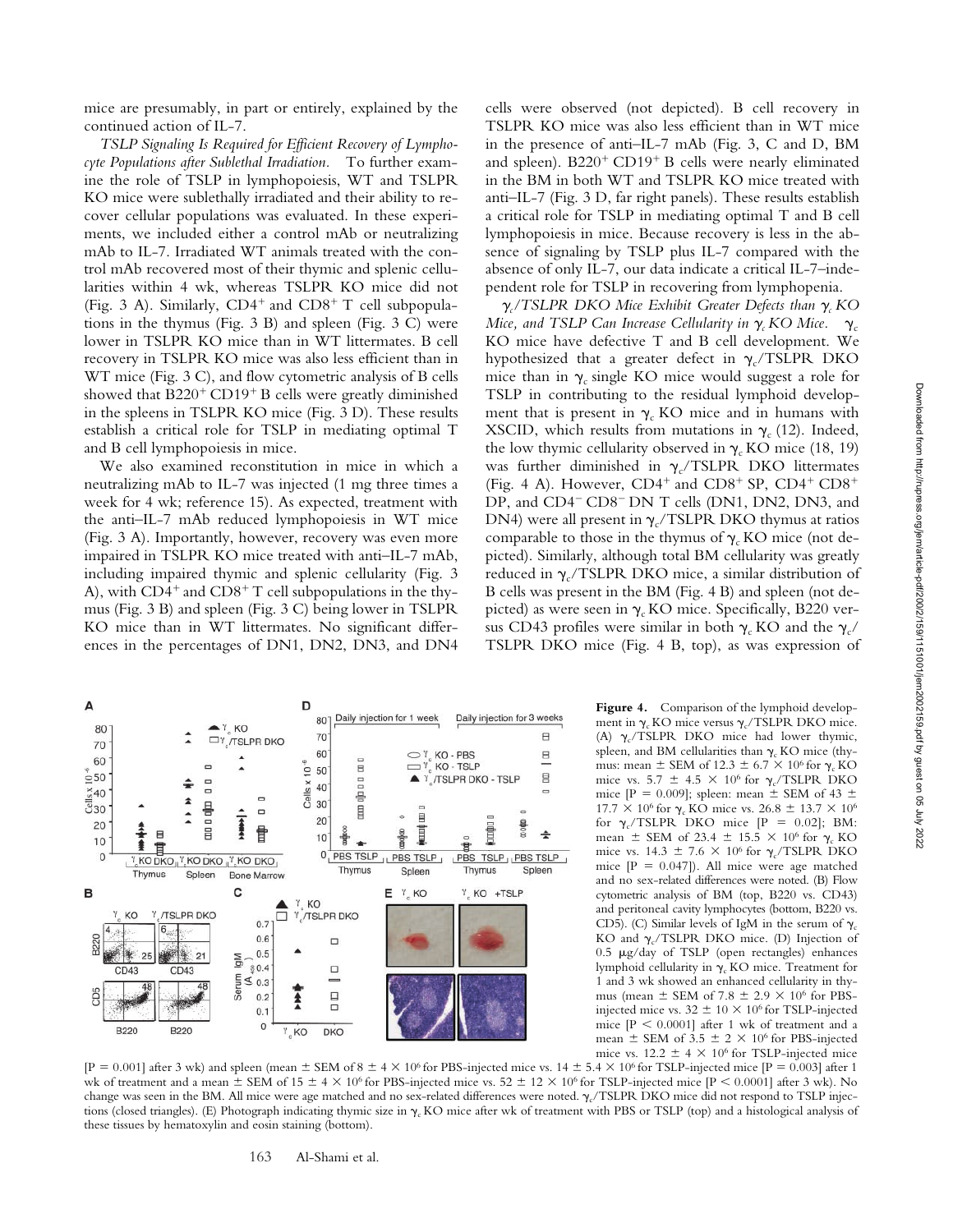HSA, BP-1, and IgM (not depicted). Peritoneal CD5<sup>+</sup> B1 cells were also present in similar numbers in both  $\gamma_c$  KO and the  $\gamma_c$ /TSLPR DKO mice (Fig. 4 B, bottom). Consistent with this,  $\gamma_c$ /TSLPR DKO mice did not have lower serum IgM levels than those found in  $\gamma_c$  KO mice (Fig. 4 C). Thus, TSLP does not appear to regulate numbers of B1 cells nor affect IgM production.

To further examine the actions of TSLP, we evaluated its effect on  $\gamma_c$  KO mice. Because of the sharing of IL-7R $\alpha$ by the receptors for both IL-7 and TSLP, and the potential for overlapping actions of these cytokines, we hypothesized that  $\gamma_c$  KO mice that lack IL-7 signaling and have diminished thymocytes might exhibit hyperresponsiveness to TSLP. 2-wk-old  $\gamma_c$  KO mice received 0.5- $\mu$ g daily i.p. injections of PBS or TSLP for 1 or 3 wk. Strikingly, after 1 wk, TSLP treatment increased thymic cellularity 5–10-fold in  $\gamma_c$  KO mice (Fig. 4 D, open rectangles vs. open ovals;  $P < 0.01$ ), consistent with increased thymic size (Fig. 4 E, top). Histological analysis showed that the thymus from  $\gamma_c$ KO mice injected with PBS had a thin cortex, whereas those from TSLP-injected mice had a wider cortex (Fig. 4 E, bottom). As expected, TSLP had no effect in  $\gamma_c$ /TSLPR DKO mice (Fig. 4 D, closed triangles).

In addition to increased thymic cellularity, the fraction of DP cells increased so that this was the most expanded thymic population (Fig. 5 A, ii vs. i).  $\gamma_c$  KO mice injected with TSLP for 3 wk still showed higher total thymic cellularity than untreated mice (Fig. 4 D;  $P < 0.01$ ), albeit less so than at 1 wk, with more CD4<sup>+</sup> SP T cells present (Fig. 5 A, x vs. ix). TSLP treatment for 1 wk also increased the total number of splenocytes (Fig. 4 D;  $P < 0.01$ ), mainly by increasing B cells (Fig. 5 A, vi vs. v). After 3 wk of TSLP,

splenic cellularity further increased (Fig. 4 D;  $P \le 0.01$ ). As expected, this resulted in part from the expansion of B cells (Fig. 5 A, xiv vs. xiii). The increase in B cells in the spleen was also evident in the BM. Although the total BM cellularity in  $\gamma_c$  KO mice was not increased by TSLP (not depicted), TSLP dramatically increased the B cell subpopulations within 1 wk (Fig. 5 A, viii vs. vii), with immature B cells being the most affected, increasing from  $\sim$ 2 to 30% of the total number of cells (see percent of B220<sup>+</sup> IgM<sup>low</sup> cells in Fig. 5 B). More mature stages also increased three- to fourfold. However, these changes in B cell populations were transient and at 3 wk of TSLP injection, these cells diminished to the BM B lymphocyte cellularity seen in the untreated mice (Fig. 5 A, xvi vs. xv, and B).

In addition to the increased B cells noted above, the increased splenic cellularity was also partially due to an increase in CD4<sup>+</sup> T cells (Fig. 5 A, xii vs. xi, and C). Consistent with the age-dependent increase in  $CD4^+$  T cells that occurs in  $\gamma_c$  KO mice (19), control  $\gamma_c$  KO mice that were injected with PBS for 3 wk versus 1 wk showed an agedependent increase in the percentage of CD4<sup>+</sup> T cells (Fig. 5 A, xi vs. iii). Approximately 5.4-fold more CD4<sup>+</sup> splenic T cells were found in TSLP-treated  $\gamma_c$  KO mice than in untreated mice (12.7  $\times$  10<sup>6</sup> vs. 2.4  $\times$  10<sup>6</sup>), whereas the absolute and relative increase in mature splenic CD8+ T cell numbers was less marked in TSLP-treated versus control animals (3.8 fold,  $2.4 \times 10^6$  vs.  $0.63 \times 10^6$ ; Fig. 5 C). Almost all of the CD4<sup>+</sup> T cells in  $\gamma_c$  KO mice were TCR <sup>high</sup> HSAlow and did not express the activation markers CD25 and CD69, and this was unaffected by TSLP treatment (Fig. 5 D, top and middle). As previously shown, CD4+ T cells in  $\gamma_c$  KO mice primarily have a CD62Llow CD44high



Figure 5. TSLP can increase lymphoid subpopulations in  $\gamma_c$ -deficient mice. (A) Flow cytometric analysis of  $\gamma_c$ KO thymus, spleen, and BM 1 and 3 wk after injection of PBS or TSLP. (B) B cell populations in the BM from A (vii, viii, xv, and xvi). (C) TSLP injections induced an increase in CD4<sup>+</sup> T cells (mean  $\pm$  SEM of 2.36  $\pm$ 1.48  $\times$  10<sup>6</sup> for control mice vs. 12.7  $\pm$  6.7  $\times$  10<sup>6</sup> for TSLP-treated mice  $[P \le 0.0001]$ , for a 5.4-fold increase), CD8<sup>+</sup> T cells (mean  $\pm$  SEM of 0.63  $\pm$  0.43  $\times$ 10<sup>6</sup> for control mice vs. 2.4  $\pm$  1.7  $\times$  10<sup>6</sup> for TSLPtreated mice  $[P = 0.01]$ , for a 3.8-fold increase), as well as B cells (mean  $\pm$  SEM of 4.6  $\pm$  1.2  $\times$  10<sup>6</sup> for control mice vs. 27  $\pm$  7  $\times$  10<sup>6</sup> for TSLP-treated mice [P  $<$ 0.0001], for a 5.9-fold increase) in the spleen of  $\gamma_c$  KO mice 3 wk after injection. (D) Flow cytometric analysis of splenic CD4<sup>+</sup> T cells in  $\gamma_c$  mice treated with PBS or TSLP for 3 wk. TSLP increased the absolute numbers of CD44high CD62Llow (mean  $\pm$  SEM of 2.3  $\pm$  1.2  $\times$  10<sup>6</sup> for control  $\gamma_c$  mice vs. 11.3  $\pm$  4.10<sup>6</sup> for TSLP-treated mice  $[P = 0.0004]$ , for 4.9-fold increase), CD44high CD62Lhigh (mean  $\pm$  SEM of 0.4  $\pm$  0.2  $\times$  10<sup>6</sup> for control  $\gamma_c$  mice vs. 3.2  $\pm$  1.1  $\times$  10<sup>6</sup> for TSLP-treated mice  $[P = 0.0003]$ , for an eightfold increase), and CD44<sup>low</sup> CD62Lhigh (mean  $\pm$  SEM of 0.08  $\pm$  0.06  $\times$  10<sup>6</sup> for control  $\gamma_c$  mice vs.  $0.9 \pm 0.16 \times 10^6$  for TSLP-treated mice  $[P \le 0.0001]$ , for an 11-fold increase). (E)  $\gamma_c$  KO mice were treated with PBS or TSLP for 1 wk and

injected with BrdU 10 and 16 h before being killed. BrdU incorporation was measured by intracellular staining using PE-labeled BrdU of the thymocytes subpopulations. The number indicates the percent of BrdU<sup>+</sup> cells within the gated region.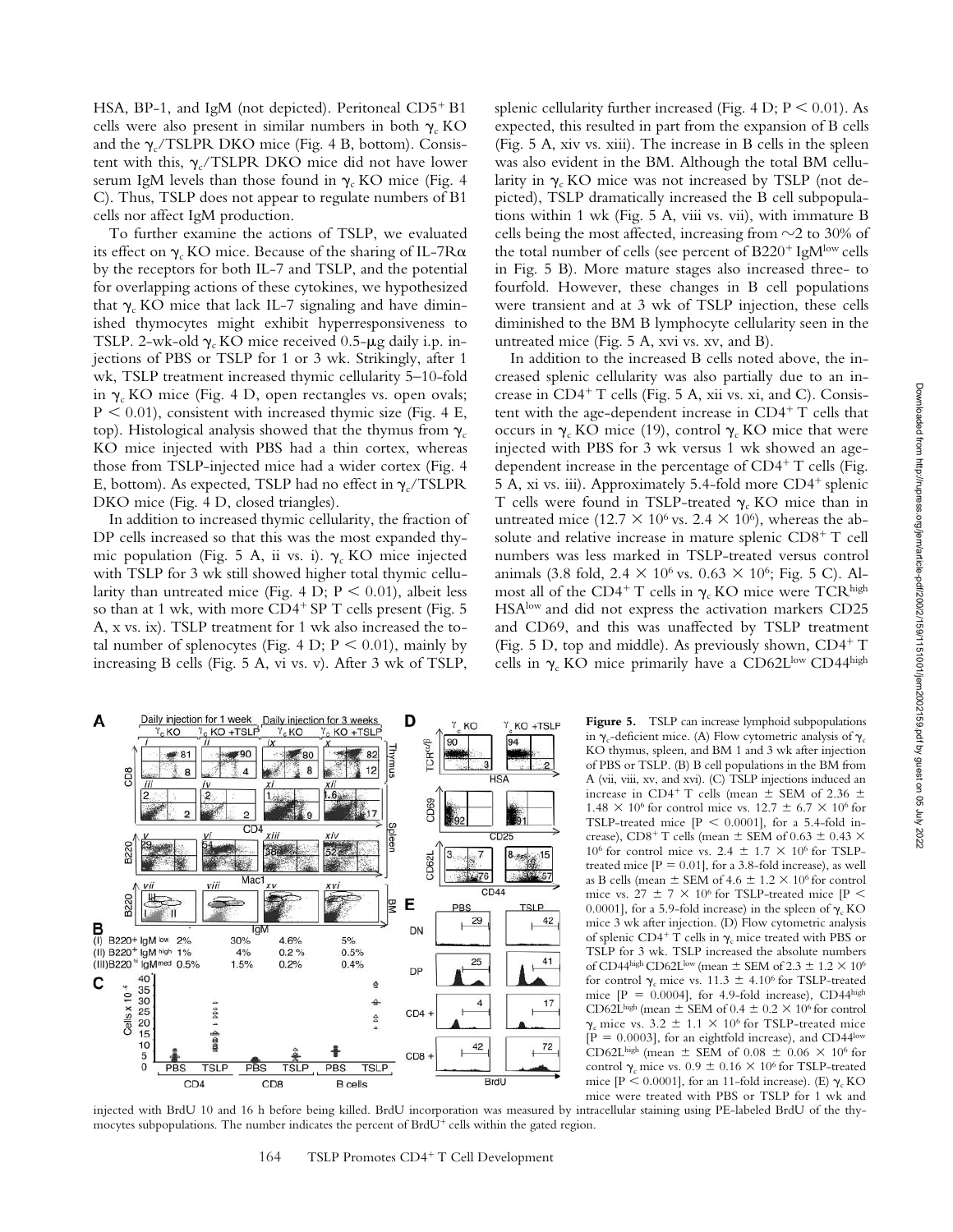

memory phenotype (20). Interestingly, TSLP increased the number of CD62Lhigh CD44high cells, a population that has been identified as central memory cells (21), the most (Fig. 5 D, bottom).

Above, we observed an increase in the number of CD4- T cells, particularly in the spleen but also in the thymus. Therefore, we examined the effect of TSLP on the proliferation of thymocytes in vivo.  $\gamma_c$  KO mice treated with PBS or TSLP for 1 wk were injected with BrdU 10 or 16 h before being killed. TSLP increased BrdU incorporation in all thymic subpopulations (Fig. 5 E). Interestingly,  $\gamma_c$  KO CD4- SP thymocytes had the lowest basal level of BrdU incorporation but were the most responsive to TSLP treatment, increasing their proliferation approximately fourfold.

*TSLP Cooperates with Anti-CD3 to Preferentially Expand CD4*- *T Cells by Affecting Proliferation and Survival.* To clarify the mechanism by which TSLP promotes thymocyte expansion, we treated SP WT thymocytes with anti-CD3 $\varepsilon$ with or without IL-7 or TSLP in vitro (Fig. 6 A). TSLP alone had no significant effect, but when combined with anti-CD3 $\varepsilon$ , it markedly increased the proliferation of CD4<sup>+</sup> SP thymocytes, whereas its effect on CD8<sup>+</sup> SP thymocytes was much less (Fig. 6 A, top), suggesting that TSLP favors the expansion of CD4<sup>+</sup> thymocytes. In contrast, IL-7 enhanced proliferation of both CD4<sup>+</sup> and CD8<sup>+</sup> SP thymocytes alone or in combination with anti-CD3 $\varepsilon$  (Fig. 6 A, bottom), and overall, IL-7 was more potent than TSLP even for CD4<sup>+</sup> thymocytes (note the difference in scale in the top and bottom panels of Fig. 6 A). Correspondingly, TSLP preferentially enhanced the survival of CD4<sup>+</sup> thymocytes, whereas IL-7 had similar effects on the viability of CD4<sup>+</sup> and CD8<sup>+</sup> thymocytes (Fig. 7 A). TSLP and IL-7 were equally potent in increasing the survival of DN and DP thymocytes (not depicted). Consistent with its effect on CD4<sup>+</sup> SP thymocytes, TSLP treatment preferentially en-

Figure 6. TSLP preferentially expands CD4<sup>+</sup> T cells. In A and B, cells were treated with medium, 100 ng/ml IL-7, or 100 ng/ml TSLP, and/or 2  $\mu$ g/ml anti-CD3 $\varepsilon$  antibodies. (A) In vitro proliferation of purified CD4<sup>+</sup> and CD8<sup>+</sup> SP thymocytes from WT mice. Results are expressed as mean  $\pm$  SEM for four experiments. TSLP increased anti-CD3 $\varepsilon$ -induced proliferation of  $CD4$ <sup>+</sup> SP cells (P = 0.02), but did not significantly affect CD8<sup>+</sup> SP expansion to anti-CD3 $\varepsilon$  (P = 0.07). IL-7 significantly enhanced anti-CD3 $\varepsilon$ -induced expansion of both  $CD4^+$  and  $CD8^+$  SP thymocytes (P  $\leq$ 0.0001 for both). (B) In vitro proliferation of purified CD4<sup>+</sup> and CD8<sup>+</sup> splenocytes (prepared by positive selection) treated as described above. TSLP significantly increased anti-CD3 $\varepsilon$ -induced proliferation of mature CD4<sup>+</sup> T cells (P = 0.0002), but not of CD8<sup>+</sup> T cells (P = 0.1). IL-7 significantly enhanced anti-CD3 $\varepsilon$ induced expansion of both CD4<sup>+</sup> and CD8<sup>+</sup> mature T cells (P =  $0.008$  and 0.0005, respectively). (C) CD4<sup>+</sup> thymocytes and splenic T cells were labeled with CFSE and cultured for 1 wk with anti-CD3 $\varepsilon$  with or without TSLP, and cells were analyzed by flow cytometry. As evaluated by decreased CFSE staining, TSLP increased anti-CD3 $\varepsilon$ -induced proliferation of CD4<sup>+</sup> but not CD8<sup>+</sup> T cells. WT corresponds to the "open" curve, whereas TSLPR KO mice are shown in solid black.

hanced TCR-induced proliferation (Fig. 6 B) and survival (Fig. 7, B and C) of CD4<sup>+</sup> splenic T cells compared with CD8- T cells. We observed a dramatic dilution of CFSE in response to TSLP in both thymic and splenic CD4<sup>+</sup> (Fig. 6 C). Correspondingly, the percent of viable cells was increased (Fig. 7, A and B) and the percent of annexin  $V^+$ / 7-AAD<sup>+</sup> cells (Fig. 7 C) was decreased by TSLP.

TSLP Is Required for Efficient Expansion of Murine CD4<sup>+</sup> T Cells In Vivo. Compared with CD4<sup>+</sup> T cells from WT mice, CD4- T cells from TSLPR KO mice exhibited less expansion during the 7-d period after injection into sublethally irradiated recipient  $\gamma_c$  KO mice (Fig. 8 A). This indicates that TSLP signaling is critical for an efficient expansion of CD4<sup>+</sup> lymphocytes. In contrast, CD8<sup>+</sup> T cells from both WT and TSLPR KO expanded to a similar degree (Fig. 8 A). CFSE staining on day 3 showed the typical four to five divisions in WT CD4<sup>+</sup> T cells (Fig. 8 B, top left); however, TSLPR KO CD4<sup>+</sup> T cells persisted but had undergone fewer cell divisions (Fig. 8 B, top right). In contrast, CD8<sup>+</sup> T cells from WT and TSLPR KO mice were similar in their CFSE profiles. Taken together, our results indicate that TSLP preferentially enhances both the expansion and survival of CD4<sup>+</sup> T cells both in vitro and in vivo.

# **Discussion**

TSLP was discovered as a cytokine that could support the ability of pre–B cells to differentiate into more mature IgM- B cells, whereas IL-7 promotes development only to an IgM<sup>-</sup> stage (5). Colonies emerging from murine  $B220^+$ IgM<sup>-</sup>BM cells develop into IgM<sup>+</sup> cells after 7 d of culture in TSLP (22). In contrast, TSLP was previously shown to play only a minimal role in murine T lymphopoiesis by inducing proliferation of DN thymocytes, but only in an IL-1–dependent manner (22).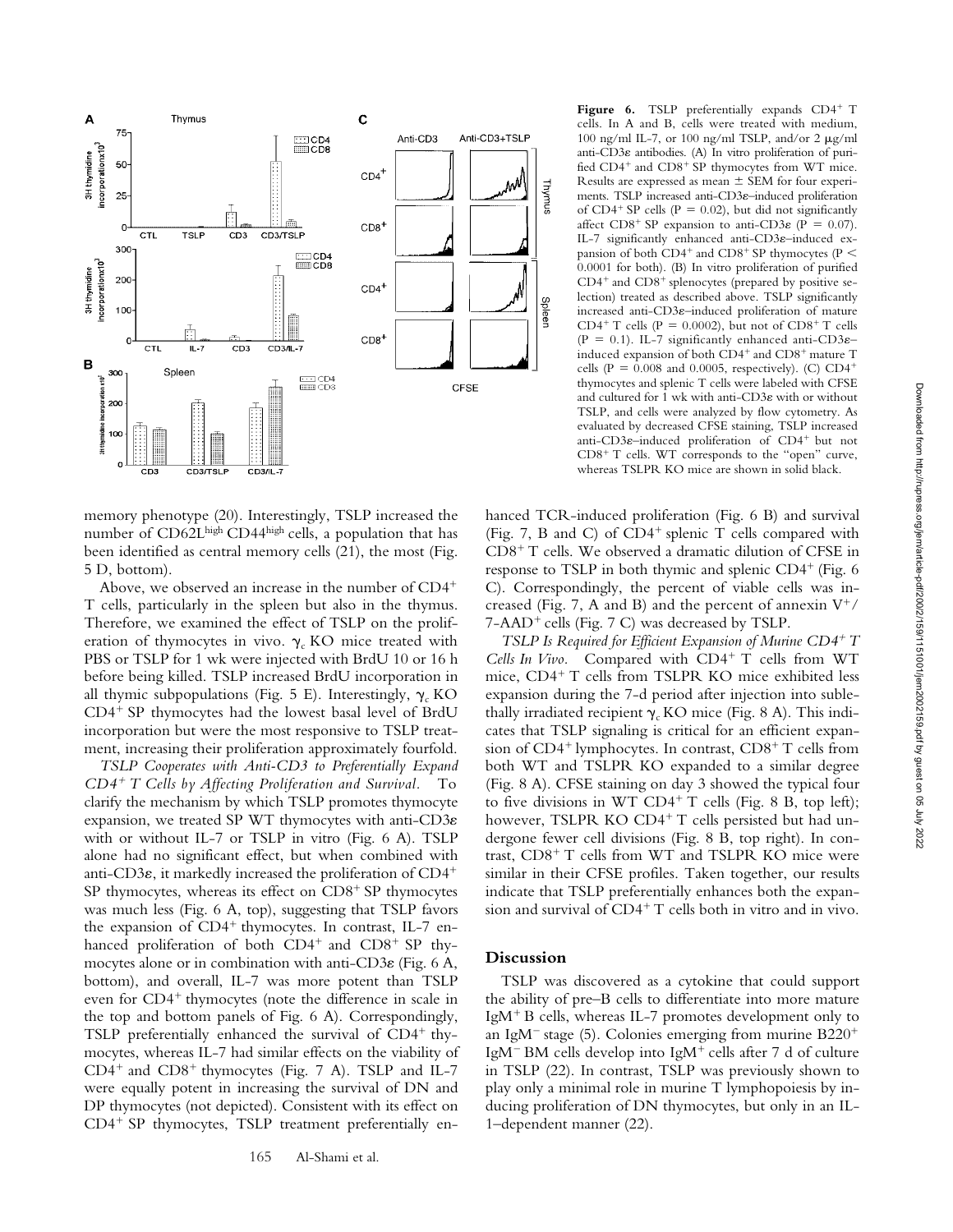

Figure 7. TSLP promotes survival of CD4<sup>+</sup> T cells. (A) In vitro survival of purified CD4<sup>+</sup> and CD8<sup>+</sup> SP thymocytes from WT mice. The percent of viable cells (mean  $\pm$  SEM for four experiments) was determined after 1 wk by trypan blue exclusion. TSLP increased anti-CD3 $\varepsilon$ -induced survival of  $CD4^+$  cells (P = 0.02), but did not significantly affect  $CD8^+$  survival (P = 0.24). IL-7 significantly enhanced anti-CD3 $\varepsilon$ -induced survival of both CD4<sup>+</sup> and CD8<sup>+</sup> thymocytes (P = 0.03 and P < 0.0001, respectively). (B) In vitro survival assay of purified CD4<sup>+</sup> and CD8<sup>+</sup> splenic T cells from WT mice. The percent of viable cells was determined by trypan blue exclusion. Results are expressed as mean  $\pm$  SEM for five experiments. TSLP significantly increased anti-CD3 $\varepsilon$ -induced survival of CD4<sup>+</sup> (P < 0.0001) but not CD8<sup>+</sup> T cells (P = 0.21). IL-7 significantly enhanced anti-CD3 $\varepsilon$ -induced survival of both CD4<sup>+</sup> and CD8<sup>+</sup> T cells  $(P < 0.001$  and  $P < 0.0001$ , respectively). (C) Purified CD4<sup>+</sup> and CD8<sup>+</sup> splenocytes cultured as indicated were stained with annexin V and 7-AAD.

To clarify TSLP function, we now have studied TSLPR-deficient mice and looked at effects of TSLP in vivo and in vitro. Despite ubiquitous expression, TSLPR is not required for the physical development and fertility of mice. In addition, TSLPR KO mice exhibit normal myeloid, lymphoid, dendritic cell, and NK cell numbers, at least in part due to the continuous action of IL-7. To ex-



Figure 8. TSLP mediates efficient expansion of CD4<sup>+</sup> T cells. CD4<sup>+</sup> T cells were isolated from WT or TSLPR KO mice and labeled with CFSE before being injected into irradiated  $\gamma_c$  KO mice. (A) After 1 wk, TSLPR KO CD4<sup>+</sup> T cells expanded less than CD4<sup>+</sup> T cells from WT mice (P = 0.008). CD8<sup>+</sup> T cells from WT or TSLPR mice expanded to a similar degree. (B) Examination of the CFSE dilution on day 3 by flow cytometry revealed that WT CD4<sup>+</sup> T cells were expanding more rapidly than TSLPR KO CD4<sup>+</sup> T cells. No differences were observed for CD8<sup>+</sup> T cells.

amine the role of TSLP in lymphopoiesis, TSLPR KO mice were crossed to  $\gamma_c$  KO mice. Inactivating TSLP signaling in  $\gamma_c$  KO mice further reduced the cellularity of the thymus, spleen, and BM, suggesting that TSLP can promote T and B cell expansion. Nevertheless, the existence of lymphocytes in these DKO mice indicates that other growth factors also contribute and that TSLP is not the only factor responsible for the lymphoid cells present in IL-7– and  $\gamma_c$ -deficient animals. Other cytokines, such as stem cell factor and Flt3 ligand, presumably play a role (23, 24). We also examined cellular recovery after sublethal irradiation of TSLPR versus WT mice. The defective cellular restoration in TSLPR KO mice suggests a role for TSLP in recovery from lymphopenia. Moreover, the defect was also more severe in TSLPR than WT mice injected with neutralizing antibodies to IL-7, indicating that TSLP has at least some actions that are independent of IL-7. As in our study, other investigators found no significant developmental abnormality in TSLPR KO mice (25). Interestingly, however, in Jak3/TSLPR DKO mice, they observed a decrease in B cells in the spleen but not in the BM, and saw no change in T cells. In contrast, in our analysis of  $\gamma_c$ TSLPR DKO mice, total cellularity declined with marked decreases in both B and T cells, findings that are consistent with a role for TSLP in  $\gamma_c$ -independent expansion of both of these lineages.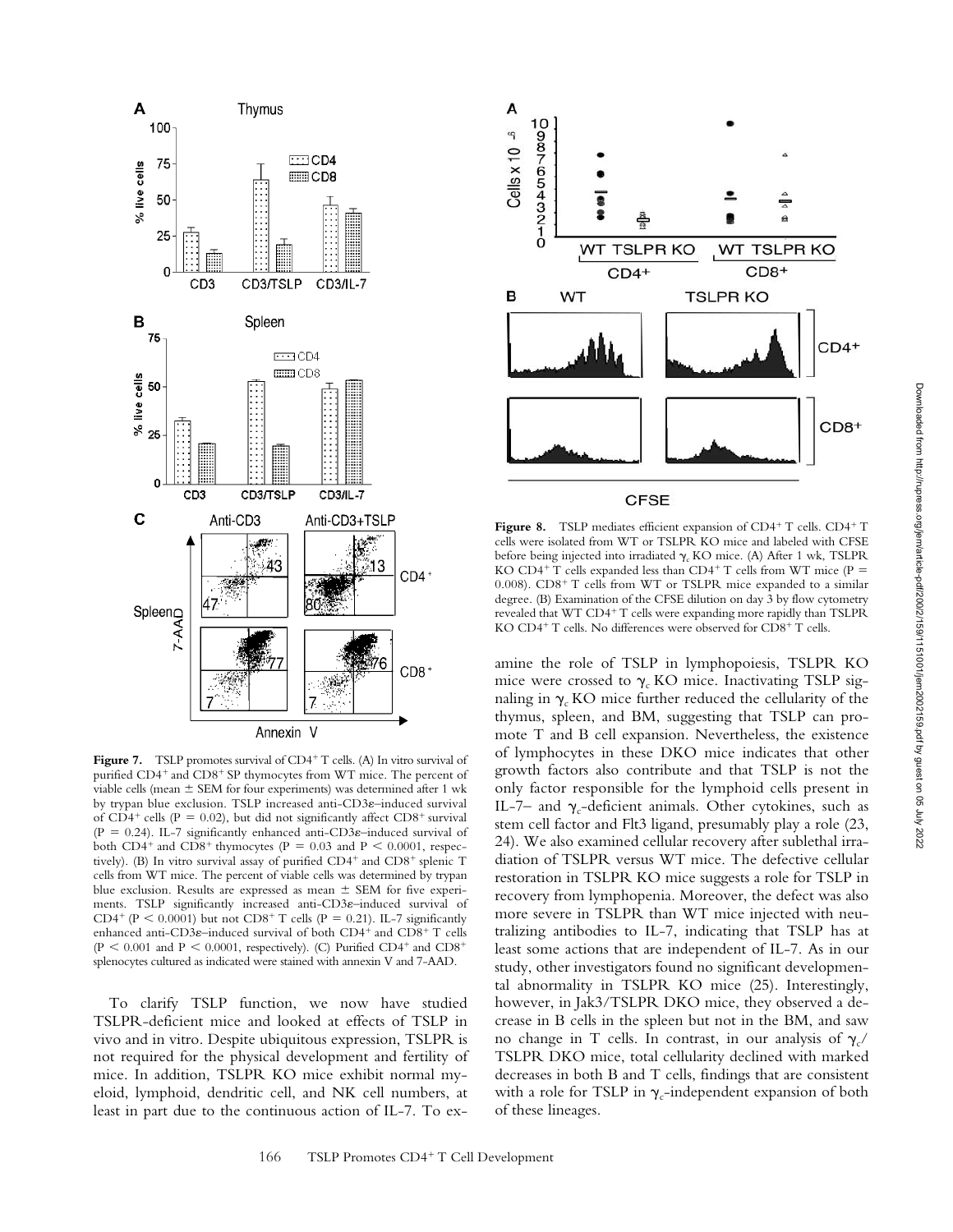TSLP promoted B cell maturation in  $\gamma_c$  mice to the B220<sup>+</sup> IgM<sup>+</sup> stage. It also enhanced B cell maturation in WT mice to an almost identical level as IL-7, similar to what was reported in neonatal WT mice injected with TSLP (22). Interestingly, B progenitor cells in the BM of  $\gamma_c$ KO mice expanded and matured when animals were injected daily with TSLP for 1 wk, but the effect was transient and no longer observed after 3 wk of TSLP. TSLP had less of an effect in WT mice. A recent report using mice deficient in IL-7, IL-7 $R\alpha$ , and  $\gamma_c$  on a TCR- $\beta$  KO background indicated that TSLP promoted the expansion of fetal liver– derived pro–B cells but displayed no activity on adult BMderived pro–B cells (17), which perhaps suggests that our findings in  $\gamma_c$  KO mice might reflect the changing potentials of the progenitor population in these young animals.

A distinctive action of IL-7 is its ability to increase survival of immature thymocytes and provide a proliferative signal in the pre- $T$  cell stage after  $TCR-\beta$  rearrangement (26). IL-7 is also essential for  $\gamma\delta$  TCR generation (27). Although TSLP could not rescue  $\gamma\delta$  T cell development when it was injected into  $\gamma_c$  KO mice (not depicted), like IL-7, TSLP could promote the survival and proliferation of T cells as well as B cells from WT mice. Strikingly, TSLP preferentially increased TCR-mediated proliferation of CD4<sup>+</sup> CD8<sup>-</sup> thymocytes and CD4<sup>+</sup> peripheral T cells in vitro (Fig. 6), and the absence of TSLP signaling hinders the expansion of these cells in vivo in the adoptive transfer experiment (Fig. 8). The modest effect of TSLP on total thymocyte and splenocyte numbers in WT mice (Fig. 2) might be related to the presence of IL-7, which not only promotes CD8<sup>+</sup> T cell homeostasis, but also increases CD4- T cell survival (28). It is also possible that the T cell compartment is already "filled," allowing less expansion. Alternatively, the cells might be less responsive if they have already received signals from  $\gamma_c$ -dependent cytokines, so that a potentially redundant signal from TSLP would have little effect. Interestingly, two other  $\gamma_c$ -dependent cytokines, IL-7 and IL-15, preferentially induce an expansion of CD8<sup>+</sup> T cells rather than CD4<sup>+</sup> T cells (29–31). Like IL-7 and IL-15, TSLP activates Stat5a and Stat5b (14, 32). However, Stat5a and Stat5b transgenic mice generated in our lab show an increase in CD8<sup>+</sup> T cells (33, 34), suggesting that Stat5 by itself is unlikely to be mediating the preferential effect of TSLP in expanding CD4+ T cells.

Unlike IL-7, TSLP had no effect on the in vitro proliferation of thymocytes unless combined with TCR activation. Because the differentiation of DP thymocytes into SP cells is based on MHC specificity of their TCR signal and the strength of the TCR engagement (35), it is conceivable that TSLP provides a selective costimulatory signal that favors the CD4<sup>+</sup> CD8<sup>-</sup> intermediate stage by enhancing the activation of these cells. Moreover, it is possible that TSLP competes with IL-7 for the IL-7 $R\alpha$  subunit, thus hindering the ability of IL-7 to promote  $CD8^+$  T cell expansion in WT mice. Interestingly, IL-7 has been suggested to be important as a survival factor for CD4<sup>+</sup> memory T cells (28). Thus, TSLP and IL-7, both of which share IL-7 $R\alpha$ , appear

to be important for CD4<sup>+</sup> T cell homeostasis. In  $\gamma_c$  KO mice where IL-7 signaling is defective, the ability of TSLP to promote the expansion of CD4<sup>+</sup> cells could be enhanced. Interestingly, a recent report showed that human TSLP indirectly promotes CD4<sup>+</sup> T cell homeostasis through the activation of dendritic cells (36). Our results in the murine system with purified CD4<sup>+</sup> and CD8<sup>+</sup> SP thymocytes, as well as with splenic T cells, suggest a direct effect of TSLP on CD4- T cells. Surprisingly, TSLP transgenic mice were reported to exhibit diminished lymphopoiesis and myelopoiesis, with decreased T and B cell precursors (37). These findings are different from ours, suggesting that TSLP may have complex roles in vivo, depending on the temporal and quantitative level of expression of TSLP.

In conclusion, TSLP is a type I cytokine that regulates the growth and function of lymphocytes. Although its role for B cell growth has been better appreciated, we now provide evidence that murine TSLP also plays a role in T cell expansion both in vitro and in vivo, particularly of CD4<sup>+</sup>T cells, suggesting that murine TSLP may play a role in CD4- T cell homeostasis. This preferential action of TSLP for CD4<sup>+</sup> versus CD8<sup>+</sup> T cells may also explain the relative increase in CD4<sup>+</sup> T cells in  $\gamma_c$  KO mice, which might reflect the inactivation of signaling by IL-7 and IL-15 (which favor expansion of CD8<sup>+</sup> T cells), coupled to the "unopposed" action of TSLP. Finally, it will be interesting to investigate whether TSLP may have usefulness in increasing CD4- T cells in immunodeficient states.

We thank Dr. Chengyu Liu for help in generating the TSLPR KO mice, Drs. Zu-Xi Yu and Allen Cheever for help in histopathological analyses, Drs. William E. Paul, Ron Germain, and B.J. Fowlkes for critical comments, Drs. Jian-Xin Lin and Panu Kovanen for valuable suggestions and discussions, and Ms. Julie Bollenbacher for assistance with animal experiments.

*Submitted: 17 November 2003 Accepted: 2 June 2004*

# **References**

- 1. Leonard, W.J. 2003. Type I Cytokines and Interferons and Their Receptors. *In* Fundamental Immunology. W.E. Paul, editor. Lippincott-Williams and Williams, Philadelphia. 701–747.
- 2. Peschon, J.J., P.J. Morrissey, K.H. Grabstein, F.J. Ramsdell, E. Maraskovsky, B.C. Gliniak, L.S. Park, S.F. Ziegler, D.E. Williams, C.B. Ware, et al. 1994. Early lymphocyte expansion is severely impaired in interleukin 7 receptor–deficient mice. *J. Exp. Med.* 180:1955–1960.
- 3. von Freeden-Jeffry, U., P. Vieira, L.A. Lucian, T. McNeil, S.E. Burdach, and R. Murray. 1995. Lymphopenia in interleukin (IL)-7 gene-deleted mice identifies IL-7 as a nonredundant cytokine. *J. Exp. Med.* 181:1519–1526.
- 4. Puel, A., S.F. Ziegler, R.H. Buckley, and W.J. Leonard. 1998. Defective IL7R expression in  $T(-)B(+)NK(+)$  severe combined immunodeficiency. *Nat. Genet.* 20:394–397.
- 5. Friend, S.L., S. Hosier, A. Nelson, D. Foxworthe, D.E. Williams, and A. Farr. 1994. A thymic stromal cell line supports in vitro development of surface IgM- B cells and produces a novel growth factor affecting B and T lineage cells. *Exp. He-*